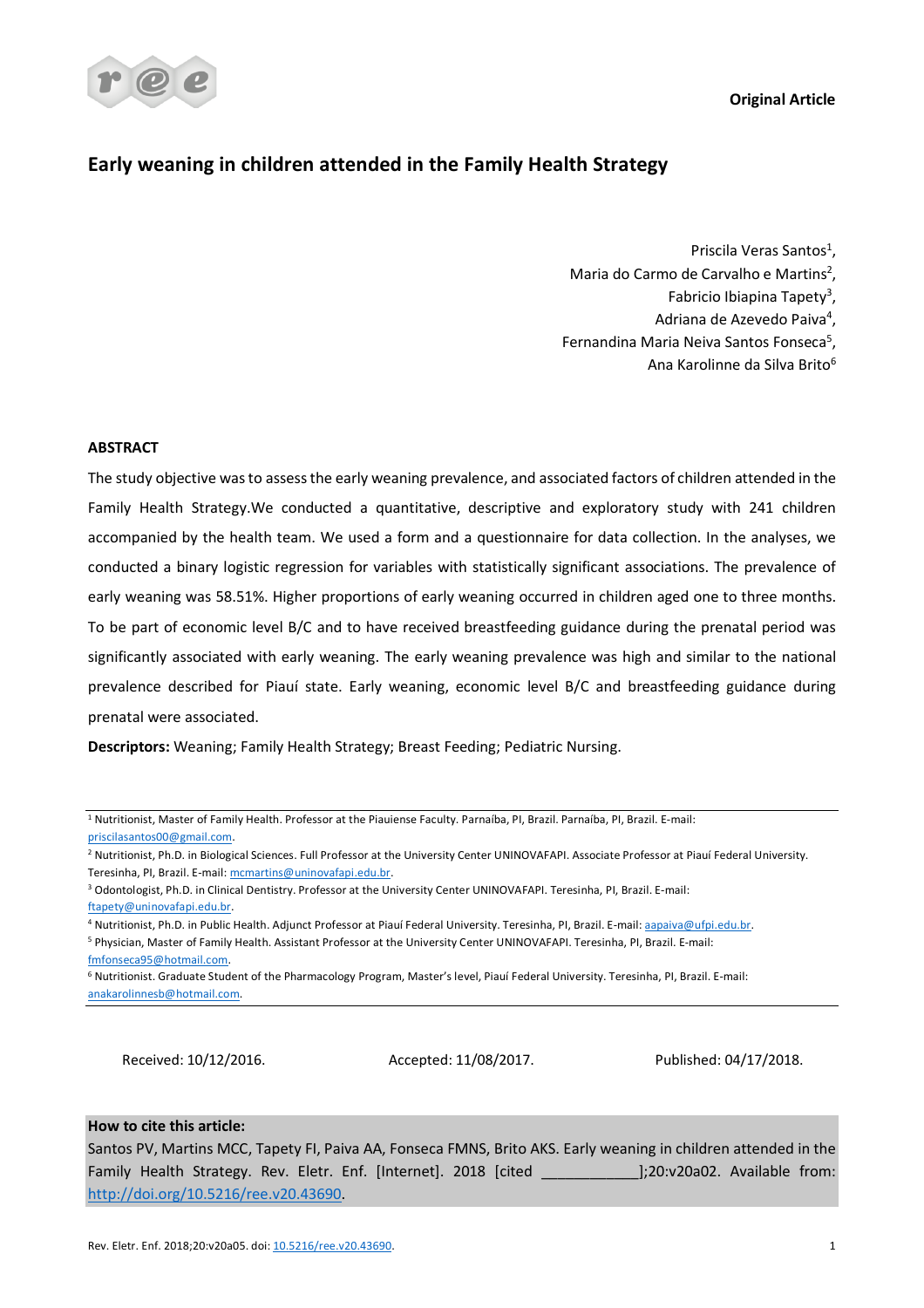# **INTRODUCTION**

Exclusive breastfeeding (EBF) is the ideal food for children younger than six months of age, it is recommended to introduce adequate complementary food starting at this age. Exclusive breastfeeding is effective for the child's growth and development, as well as for protection against diseases, besides the savings in the family budget $(1)$ .

Implementation of breastfeeding and adequate complementary nutrition protection and promotion actions resulted in an increment of this practice. However, the EBF behavior in Brazilian regions seems heterogeneous, with higher prevalence in the North region (45.9%) and smaller in the Northeast region (37.0%), representing a substantial challenge to the Health System<sup>(2)</sup>.

Breastfeeding benefits are undeniable for children's growth and development from the biopsychosocial point of view and the health of the woman-mother, family, and society, being an essential action for the human being. However, socioeconomic and cultural factors can influence early weaning, favoring breastfeeding abandonment for its lack of appreciation $(3)$ .

Collective attention for mothers should focus on valuing protection, promotion actions, and breastfeeding support. The Family Health Strategy (FHS) proposes their team's activities with the families in an interdisciplinary proposal to assist with an emphasis in breastfeeding promotion and health education, contributing to the creation of healthy habits and prevention of complications. Breastfeeding promotion is considered an important practice to reduce infant mortality $(4)$ .

Early weaning constitutes a frequent problem in Brazil and globally. Studies show a high prevalence of early weaning in countries with economic and cultural differences compared to Brazil, and they highlight difficulties in incentivizing and supporting prolonged breastfeeding. Thus, in a prospective cohort study conducted in Canada, where a group of mothers provided complete details at three months postpartum, while the other group kept giving information six months postpartum, the frequency of exclusive breastfeeding at six months (15.3%) was below national and international breastfeeding recommendations<sup>(5)</sup>.

In Piauí, a study about the breastfeeding situation in the State demonstrated that 41.45% of children received EBF until six months of life and 58% were breastfed until the end of their first year of life<sup>(6)</sup>.

The present study contributes producing information that will serve as a basis to help planning interventions about mothers, to reduce and/or avoid early weaning situation, and to guide conducts related to BR and weaning in basic attention. The objective of this study was to assess the prevalence of early weaning, and associated factors in children attended in the FHS.

### **METHODS**

We conducted a descriptive, quantitative and exploratory study in a city located in the northeast Brazilian region. Primary health attention services of the studied city have 33 FHS teams in the whole urban area and four in the rural area. We conducted the study with the population attended by the 15 teams from the urban area that have complete multi-professional health teams, totalizing 641 accompanied children.

We calculated the sample size considering an error margin of 5%, a confidence level of 95%, and the finite population of 641 children. Therefore, the sample resulted in 241 children. We conducted non-probabilistic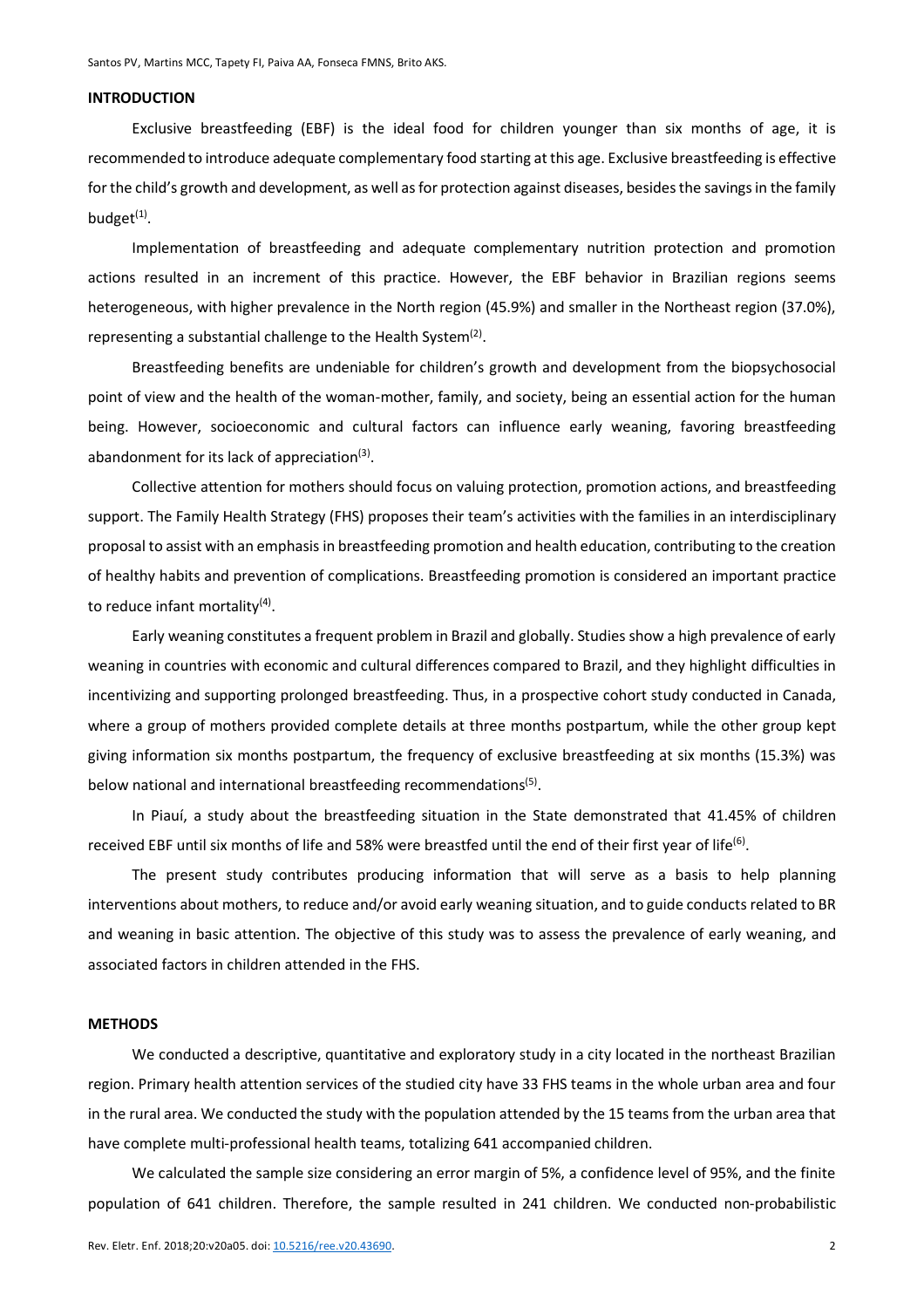sampling, and we included information of all children and mothers attended on children consultation days in the health units. We excluded two children whose mothers had human immunodeficiency virus (HIV), four premature children (gestational age < 37 weeks) or with low-weight at birth (weight <2,500 g), and 15 who were not accompanied by their mothers during the interview. We collected data from December 2013 to March 2014.

We used a form with closed-ended questions to obtain sociodemographic information and those related to birth, child's eating, health assistance and, breastfeeding support. We used the questionnaire *Critério de Classificação Econômica Brasil* of *Associação Brasileira de Empresas de Pesquisa -ABEP*(7) for data regarding economic characteristics. This criterion does not intend to classify the population regarding "social classes", being the market division exclusively defined by economic classes, aiming to estimate the purchasing power of urban people and families<sup>(7)</sup>.

Initially, we organized the data by manually reviewing the forms. We coded the answers to closed-ended questions to facilitate analyses. We built a dataset aimed to correct inconsistencies. We used the programs Microsoft Office Excel 2007 and Statistical Package for the Social Science (SPSS), version 2.0 for analyses. We tested the associations between variables using the Person's Chi-Square Test, establishing a significance level of p<0.05. We used the Fisher's Exact test when there were less than five observations in one or more cells. For variables where we found statistically significant associations, we applied the binary logistic regression test.

The Ethics in Research Committee of the University Center UNINOFAPI approved the study, protocol CAAE n° 23179813.2.0000.5210. Children whose mothers agreed on participation in the study with inclusion of information related to study's variables signed the Free and Informed Consent Term.

# **RESULTS**

Early weaning prevalence among the 241 children aged up to two years, attended in the FHS located in the urban region of Parnaíba, PI, Brazil was 58.5%. The weaning was more frequent in the age groups of one to two months (24.82%) and two to three months (20.57%) (Table 1).

| Variable                    |              | n                                                                                                                    | %     |
|-----------------------------|--------------|----------------------------------------------------------------------------------------------------------------------|-------|
|                             | Yes          | 141                                                                                                                  | 58.51 |
| <b>Early weaning</b>        | No           | 100                                                                                                                  | 41.49 |
|                             | <b>Total</b> | 241<br>10<br>$\leq 1$<br>35<br>$1.0 - 2$<br>29<br>$2.1 - 3$<br>27<br>$3.1 - 4$<br>26<br>$4.1 - 5$<br>$5.1 - 6$<br>14 | 100   |
|                             |              |                                                                                                                      | 7.09  |
|                             |              |                                                                                                                      | 24.82 |
|                             |              |                                                                                                                      | 20.57 |
| <b>Weaning age (months)</b> |              |                                                                                                                      | 19.15 |
|                             |              |                                                                                                                      | 18.44 |
|                             |              |                                                                                                                      | 9.93  |
|                             | <b>Total</b> | 141                                                                                                                  | 100   |

**Table 1:** Distribution of children of zero to two years of age attended in the Family Health Strategy, according to the age of early weaning occurrence, in Parnaíba. Parnaíba, PI, Brazil, 2015.

Regarding children's food consumption (Table 2), more than half in all analyzed age groups were receiving breast milk. The consumption of other types of milks and foods was more frequent in the age group of 13 to 24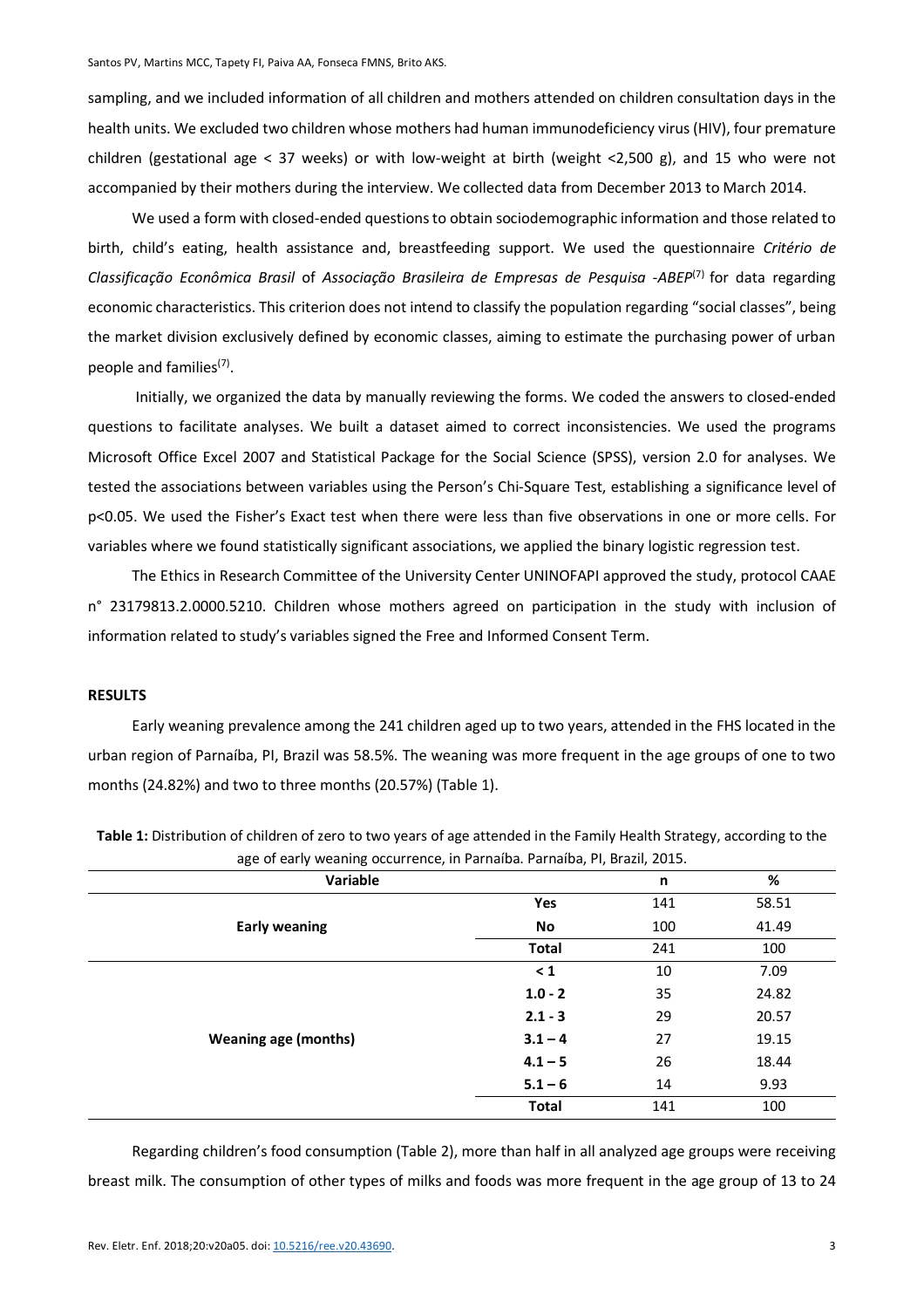months, despite being highly frequent also among children aged zero to five months and six to 12 months. Among children consuming breast milk in the first six months, almost one third drank other milks. These values increased to nearly half of children aged six months or more.

|                                      |                                |         | Age (months) |          |       |       |       |              |       |  |
|--------------------------------------|--------------------------------|---------|--------------|----------|-------|-------|-------|--------------|-------|--|
| <b>Variable</b>                      |                                | $0 - 5$ |              | $6 - 12$ |       | 13-24 |       | <b>Total</b> |       |  |
|                                      |                                | n       | %            | n        | %     | n     | %     | n            | %     |  |
|                                      | Yes                            | 49      | 87.5         | 55       | 76.4  | 57    | 50.4  | 161          | 66.8  |  |
| Was being breastfed                  | No                             | 7       | 12.5         | 17       | 23.6  | 56    | 49.6  | 80           | 33.2  |  |
|                                      | <b>Total</b>                   | 56      | 100.0        | 72       | 100.0 | 113   | 100.0 | 241          | 100.0 |  |
| <b>Consumption of other</b><br>milks | <b>Yes</b>                     | 23      | 41.0         | 63       | 87.5  | 96    | 85.0  | 182          | 75.5  |  |
|                                      | No                             | 33      | 59.0         | 9        | 12.5  | 17    | 15.0  | 59           | 24.5  |  |
|                                      | <b>Total</b>                   | 56      | 100.0        | 72       | 100.0 | 113   | 100.0 | 241          | 100.0 |  |
|                                      | Yes                            | 30      | 53.6         | 68       | 94.4  | 107   | 94.7  | 205          | 85.0  |  |
| <b>Consumption of other</b>          | No                             | 26      | 46.4         | 4        | 5.6   | 6     | 5.3   | 36           | 15.0  |  |
| foods                                | <b>Total</b>                   | 56      | 100.0        | 72       | 100.0 | 113   | 100.0 | 241          | 100.0 |  |
| <b>Child being breastfed</b>         | <b>Consumed other</b><br>milks | 16      | 28.5         | 46       | 63.9  | 42    | 37.2  | 104          | 43.2  |  |
|                                      | Did not consume<br>other milks | 33      | 59.0         | 9        | 12.5  | 16    | 14.2  | 58           | 24.1  |  |
|                                      | Not being<br>breastfed         | 7       | 12.5         | 17       | 23.6  | 55    | 48.6  | 79           | 32.7  |  |
|                                      | <b>Total</b>                   | 56      | 100.0        | 72       | 100.0 | 113   | 100.0 | 241          | 100.0 |  |

**Table 2:** Breastfeeding and consumption of other milks and foods by children attended in the Family Health Strategy in Parnaíba. Parnaíba, PI, Brazil, 2015.

We present the mothers' socioeconomic characteristics in Table 3, according to early weaning. More than half of mothers were 20 to 25 years and had less than 11 years of education. Most women referred to live with their partner (88%) and informed to perform EBF (90.0%); although 57.5% of those who mentioned having a partner weaned early their babies. Among those without a partner, early weaning frequency reached 65.5%.

Among women, more than half were mothers for the first time, more than two-thirds of them did not have a paid activity, and 71% of them were able to keep EBF until the sixth month. Among the working women, 62.3% weaned early.

Early weaning was referred by more than half of women regardless of maternity leave. It is important to note that 68.5% of women were not able to inform about maternity leave and, in this group, more than half of them (56.3%) weaned their babies early.

In this study, 66.8% of deliveries were in maternities with credentials in the Initiative Child's Friend Hospital (*Iniciativa Hospital Amigo da Criança – IHAC*), and 62.7% of mothers early weaned. Although we did not find a statistically significant association between this variable and early weaning, the p-value was marginal (p=0.059). Besides, although most deliveries were in IHAC, the percentage of early weaning was high.

Regarding the economic class, more than half of the mothers (57.2%) pertained to economic classes D/E. There was a significant statistical association between pertaining to economic classes B/C and to conduct early weaning (p=0.000).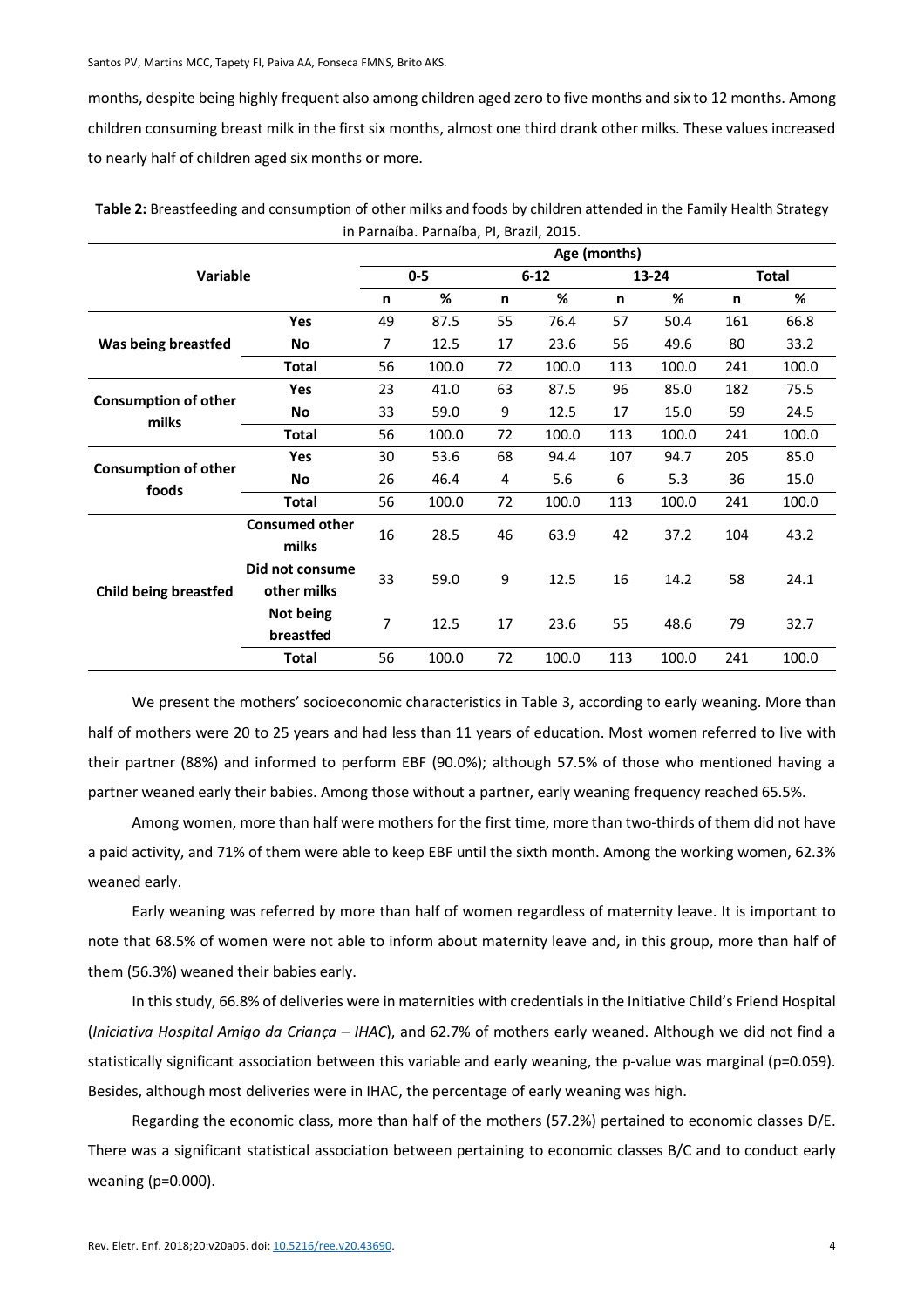| Variable                            |                     | <b>Early weaning</b> |                |      |       |  |
|-------------------------------------|---------------------|----------------------|----------------|------|-------|--|
|                                     |                     | n                    | $\mathbf c$    | %    | P     |  |
|                                     | ≤19                 | 34                   | 21             | 61.7 |       |  |
| Age group (years)                   | 20 to 25            | 85                   | 51             | 60.0 |       |  |
|                                     | 26 to 30            | 67                   | 33             | 49.3 | 0.450 |  |
|                                     | 31 to 35            | 35                   | 23             | 65.7 |       |  |
|                                     | $> 35$              | 20                   | 13             | 65.9 |       |  |
| Maternal education (years of study) | < 11                | 142                  | 77             | 54.2 | 0.106 |  |
|                                     | $\geq 11$           | 99                   | 64             | 64.6 |       |  |
| Live with a partner                 | Yes                 | 212                  | 122            | 57.5 | 0.414 |  |
|                                     | <b>No</b>           | 29                   | 19             | 65.5 |       |  |
|                                     | $<$ than 11         | 104                  | 63             | 60.5 |       |  |
| Paternal education (years of study) | > than11            | 97                   | 53             | 54.6 | 0.593 |  |
|                                     | <b>Not informed</b> | 40                   | 25             | 62.5 |       |  |
| <b>First child</b>                  | Yes                 | 118                  | 74             | 62.7 | 0.194 |  |
|                                     | No                  | 123                  | 67             | 54.4 |       |  |
| <b>Worked during pregnancy</b>      | Yes                 | 77                   | 48             | 62.3 | 0.408 |  |
|                                     | <b>No</b>           | 164                  | 93             | 56.7 |       |  |
|                                     | Yes                 | 41                   | 26             | 63.4 |       |  |
| <b>Maternal leave</b>               | No                  | 35                   | 22             | 62.8 | 0.609 |  |
|                                     | <b>Not informed</b> | 165                  | 93             | 56.3 |       |  |
|                                     | $<$ than 6          | $\overline{7}$       | $\overline{2}$ | 28.5 |       |  |
| Work journey (hours/day)            | $6 - 12$            | 72                   | 46             | 63.8 | 0.172 |  |
|                                     | <b>Not informed</b> | 162                  | 93             | 57.4 |       |  |
|                                     | <b>B1/B2</b>        | 26                   | 16             | 61.5 |       |  |
| <b>Economic class</b>               | C1/C2               | 77                   | 61             | 79.2 | 0.000 |  |
|                                     | D/E                 | 138                  | 64             | 46.4 |       |  |

| Table 3: Early weaning in children of zero to two years old attended in the Family Health Strategy according to |
|-----------------------------------------------------------------------------------------------------------------|
| maternal socioeconomic characteristics in Parnaíba. Parnaíba, PI, Brazil, 2015.                                 |

Footnotes: n = total number of women in the stratum; c = number of early weaning cases.

Regarding health assistance characteristics (Table 4), most mothers started the prenatal during their first trimester (74.3%) and had more than six appointments. The Unified Health System (SUS) was the most used financial source (82.6%).

The primary payer for deliveries was SUS (87.2%), with most than half of the women referring to vaginal birth (56%), and most with integrally combined accommodation (88.7%) and hospital admission of a three-day maximum (88.8%). Regarding breastfeeding guidance, 63.5% did not participate in pregnancy groups; and 65.5% of mothers received advice during hospitalization. During the puerperium, 64.7% of mothers received FHS visits in their homes, 53.1% received monthly HV from FHS professionals during the post-natal period and, pediatricians guided 61.8% of mothers about breastfeeding. These variables and early weaning were not associated.

Majority of mothers referred receiving breastfeeding guidance during the prenatal and 57.2% informed to have conducted early weaning. This variable was significantly statistically associated with early weaning (p=0.021). In the binary logistic regression, we found the risk of early weaning occurrence among children whose mothers received breastfeeding guidance during the pre-natal (p<0.006).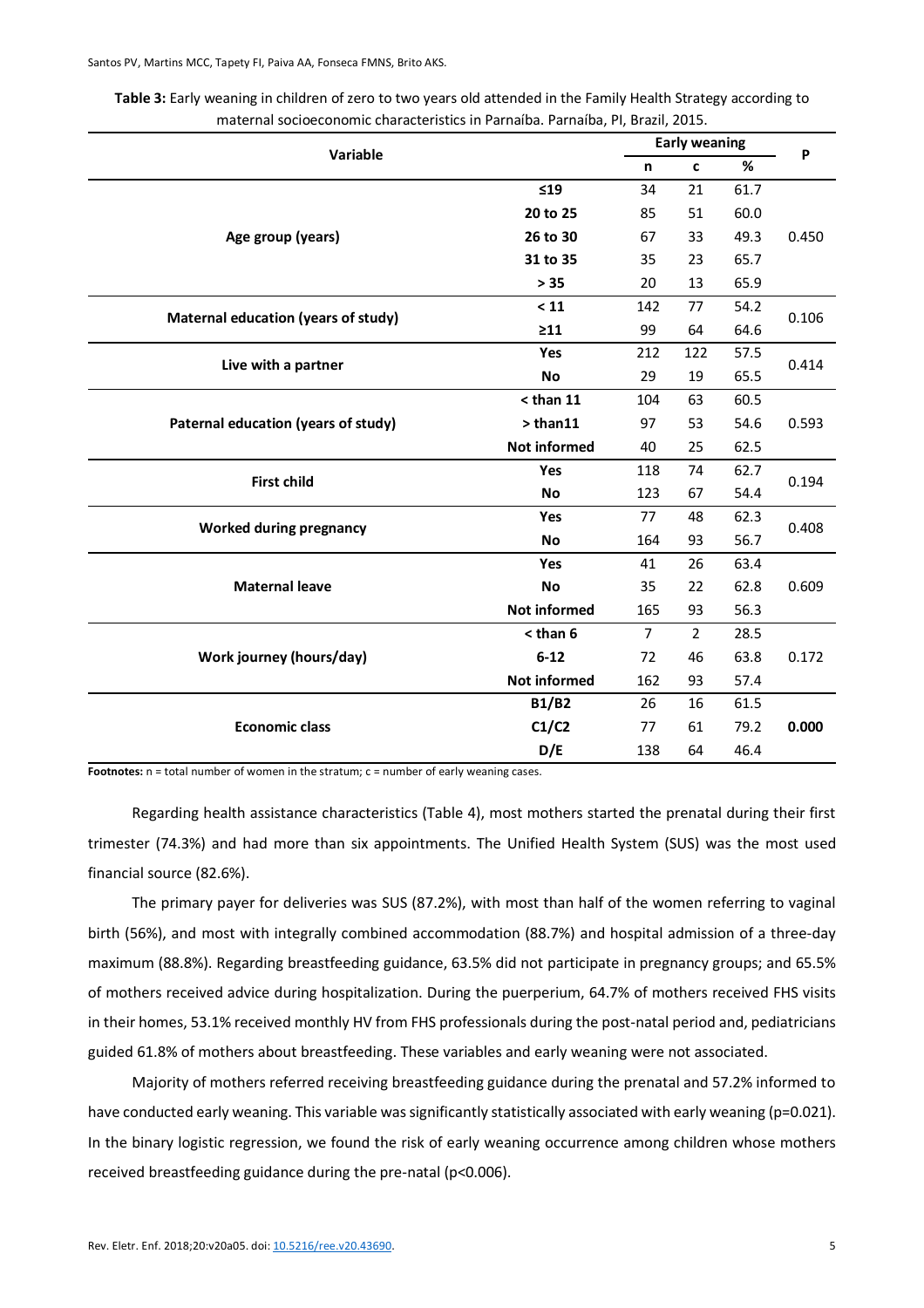| Variable                                         |                             | <b>Early weaning</b> |     |             |          |  |
|--------------------------------------------------|-----------------------------|----------------------|-----|-------------|----------|--|
|                                                  |                             | n                    | c   | %           | р        |  |
|                                                  | <b>SUS</b>                  | 199                  | 116 | 58.2        |          |  |
| <b>Prenatal financing</b>                        | <b>Health Plan/Private</b>  | 41                   | 25  | 60.9        | 0.468    |  |
|                                                  | Did not do                  | 0                    | 0   | $\mathbf 0$ |          |  |
|                                                  | $1st$ trimester             | 179                  | 99  | 55.3        |          |  |
| <b>Prenatal start</b>                            | 2 <sup>nd</sup> trimester   | 61                   | 42  | 68.8        | 0.088    |  |
|                                                  | Did not do                  | 1                    | 0   | 0           |          |  |
|                                                  | < 6                         | 68                   | 46  | 67.6        |          |  |
| <b>Number of appointments</b>                    | ≥6                          | 173                  | 95  | 54.9        | 0.071    |  |
|                                                  | Yes                         | 161                  | 101 | 62.7        |          |  |
| <b>Delivery in IHAC</b>                          | No                          | 80                   | 40  | 50          | 0.059    |  |
| <b>Delivery financing</b>                        | <b>SUS</b>                  | 210                  | 124 | 59.0        |          |  |
|                                                  | <b>Health Plan/Private</b>  | 31                   | 17  | 54.8        | 0.657    |  |
|                                                  | Vaginal                     | 135                  | 74  | 54.8        |          |  |
| <b>Type of delivery</b>                          | Cesarean                    | 106                  | 67  | 63.2        | 0.189    |  |
|                                                  | Integral                    | 214                  | 126 | 58.8        |          |  |
| <b>Shared accomodation</b>                       | <b>Partial</b>              | 11                   | 6   | 54.5        | 0.943    |  |
|                                                  | <b>Without accomodation</b> | 16                   | 9   | 56.2        |          |  |
|                                                  | < 3 days                    | 214                  | 126 | 58.8        |          |  |
| <b>Admission time</b>                            | > 3 days                    | 27                   | 15  | 55.5        | 0.741    |  |
|                                                  | Yes                         | 192                  | 110 | 57.2        | 0.021    |  |
| Breastfeeding guidance during prenatal           | <b>No</b>                   | 45                   | 31  | 68.8        | $0.006*$ |  |
|                                                  | Did not do prenatal         | 4                    | 0   | $\mathbf 0$ |          |  |
|                                                  | Yes                         | 88                   | 46  | 57.2        |          |  |
| Breastfeeding guidance in pregnancy groups       | <b>No</b>                   | 153                  | 95  | 62.0        | 0.136    |  |
|                                                  | Yes                         | 158                  | 94  | 59.4        |          |  |
| Breastfeeding guidance during hospital admission | <b>No</b>                   | 83                   | 47  | 56.6        | 0.688    |  |
|                                                  | Yes                         | 186                  | 109 | 58.6        |          |  |
| Breastfeeding guidance during hospital discharge | <b>No</b>                   | 55                   | 32  | 58.1        | 0.956    |  |
|                                                  | Yes                         | 156                  | 93  | 59.6        |          |  |
| Breastfeeding guidance in puerperum HV           | No                          | 85                   | 48  | 56.4        | 0.636    |  |
|                                                  | Yes                         | 128                  | 75  | 58.5        |          |  |
| Breastfeeding guidance in post-natal HV          | No                          | 113                  | 66  | 58.4        | 0.977    |  |
|                                                  | Yes                         | 149                  | 91  | 61.0        |          |  |
| Breastfeeding guidance in pediatric appointments | <b>No</b>                   | 50                   | 27  | 54.0        | 0.587    |  |
|                                                  | Did not go to pediatrician  | 42                   | 23  | 54.7        |          |  |

**Table 4:** Early weaning in children of zero to two years attended in the Family Health Strategy, according to health assistance characteristic, in Parnaíba between December 2013 and March 2014. Parnaíba, PI, Brazil, 2015.

Footnotes: n = total number of women in the stratum; c = number of early weaning cases; \* binary logistic regression.

#### **DISCUSSION**

In this study, almost half of children (45.39%) were weaned between one to three months of life. Different results were found in a study conducted in Picos (PI) with children younger than 12 months attended in Basic Health Units when the EBF interruption occurred before four months of life (31.1%) with an EBF median duration of one month<sup>(8)</sup>.

EBF until six months of life occurred for almost half of the children. These results are in agreement with data from national and regional studies. Thus, in the Second National Survey of Breastfeeding Prevalence,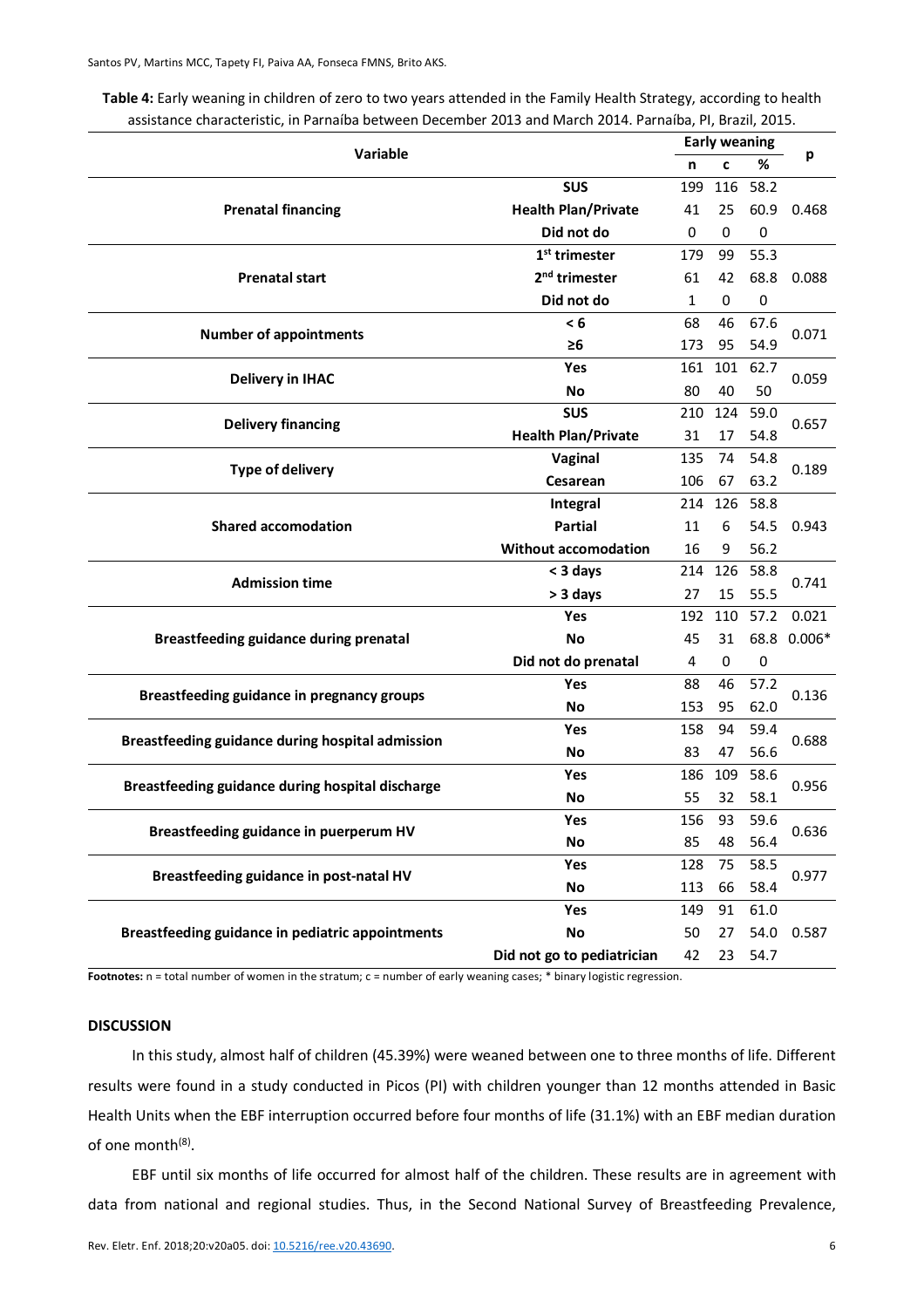developed by the Health Ministry in 2008, the EBF prevalence in babies younger than six months in Brazil was  $41\%/2$ . In the last study about the BF situation in Piauí,  $41.45\%$  of children were exclusively breastfed until six months of life, and 58% were breastfed until the end of the first year of life<sup>(6)</sup>. The EBF prevalence in Parnaíba was slightly higher than the one found in the Northeast region in children younger than six months (37.0%). It was similar to results found in Teresina, in the National Survey of Breastfeeding Prevalence, with the result that put this city as the second northeastern capital with higher EBF prevalence (43.7%).

When comparing the results found in Parnaíba with studies conducted in other countries, we note high early weaning prevalence also being a problem demonstrated in a cohort study conducted in Canada, a developed country in North America, where health professionals identified flaws in the breastfeeding guidance<sup>(5)</sup>. It is important to note that regardless of economic and cultural differences of this country in comparison to Brazil, there were also difficulties to incentivize and support prolonged breastfeeding.

The EBF importance in the first six months is unquestionable to promote adequate growth and development and to prevent infectious, gastrointestinal diseases, and nutritional needs<sup>(9)</sup>. Despite EBF having its recognizable importance, early weaning still is a common practice, especially among least favored groups<sup>(2)</sup>. Within the factors that have been referred and which can lead mothers to interrupt EBF, the influences that mothers suffer in their thinking and acting ways about breastfeeding are noted, contributing to the early introduction of water and food, as juices and milk, many times initiated right after the hospital discharge. These influences can come from family members who have strong influence regarding the child's eating, nutrition, and hydration<sup>(10)</sup>.

Regarding the child's food consumption, there was a high frequency of use of other milks and foods. Besides, we saw the non-consumption of milk among children aged between zero and five months in more than half of the children. We found different results in other studies. Thus, according to Bortolini et al.<sup>(11)</sup>, results from the National Study of Demography and Health demonstrated the consumption of other milks being high in age groups younger than 12 months and between 12-36 months. The global recommendation of EBF practice according to the World Health Organization (WHO), also referred in a study developed in Canada<sup>(5)</sup>, preconizes that children should be breastfed during the first six months of life without the introduction of complementary foods. Thus, to offer other milks to children in unnecessary situations should be inhibited.

Approximately half of the children in this study continued to receive maternal milk until 13 to 24 months of life. This aspect needs attention, considering that the breastfeeding continuation after the six months of life is positive, in virtue of many immunological factors present in breast milk that protects the child against infections, besides containing fat that help body weight gain<sup>(2)</sup>.

We verified that most of half of the mothers pertained to the age group of young adults between 20 to 30 years. Regarding this aspect, a similar result was found in a study conducted in Family Health Units (FHU)of Pirpirituba (PB), where 54% of mothers were in the 20 to 30 years age group<sup>(12)</sup>. Regarding maternal socioeconomic characteristics, according to early weaning conduction, more than half of them had less than 11 years of education, not associated with early weaning. A similar result was seen in a study conducted by the accompaniment of mother and children of two cities in São Paulo State where also there was not an association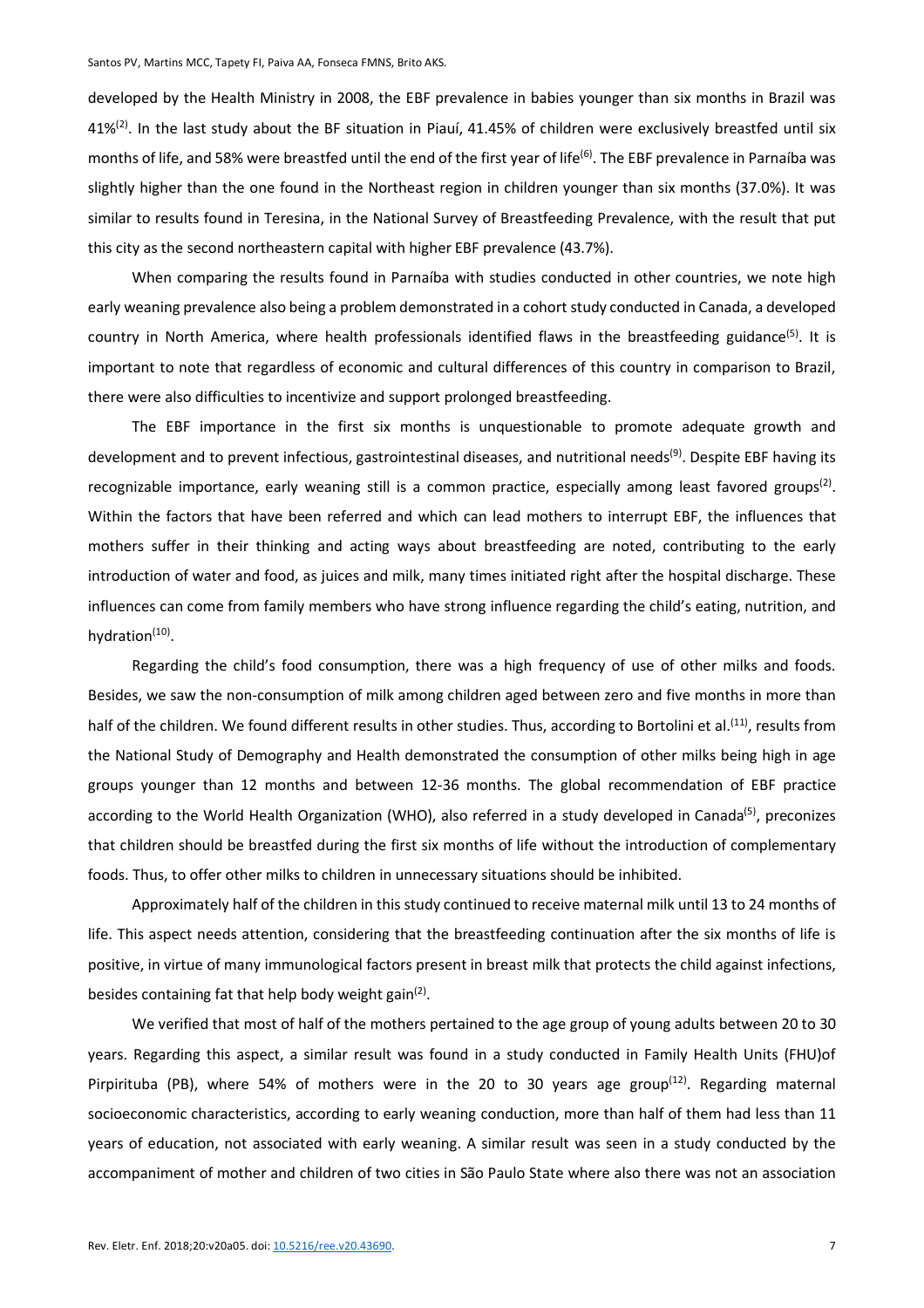of this variable with early weaning, and most mothers were between 20 to 30 years, had low education levels and, low purchasing power $(13)$ .

Regarding obstetrics antecedents, more than half of children were not the first child of interviewed mothers, and about half of them conducted early weaning. Also, there was no association between weaning and the child being or not the first one. Similarly, the early weaning was not associated to multiparity among puerperal women who were in the post-partum in maternity in Porto, Portugal, where 39% of them had already breastfed before, and 72% had breastfed for at least six months<sup>(14)</sup>.

Most women referred to live with their partner and informed to perform EBF; although more than half of those who mentioned having a partner also conducted early weaning. Among those who did not have a partner, two-thirds of children were also weaned early. There were different reports in studies about factors that can fight early weaning. Among mothers from Feira de Santana (BA) whose partners valued breastfeeding (94.7%), this was a protecting factor against early weaning<sup>(15)</sup>. On the other hand, the stable relationship can be a contributing factor for longer duration of breastfeeding, as the positive paternal attitude has a significant effect in the motivation and maternal ability to breastfeed and, it is essential for the man to be stimulated to participate more directly in incentivizing breastfeeding<sup>(16)</sup>.

In this study, more than two-thirds of women did not have a paid activity, with a higher EBF frequency until the sixth month. However, a higher rate of early weaning occurred among mothers who worked, although without significant association. These results are similar to those found in a study conducted in São Luís (MA) aimed to characterize breastfeeding. In that northeastern capital, almost two-thirds of mothers (62.9%) did not have a paid activity after the birth of the child, which could benefit  $BF^{(17)}$ . In a study conducted with mothers of children younger than one year old in São João do Piauí (PI), to work outside home was considered contributing factor to early weaning<sup>(18)</sup>; due to difficulties faced by mothers in balancing their activities outside the home and, still by inadequacy or absence of support in domestic or work environments.

When evaluating the early weaning according to maternal leave, we observed that it occurred for women who had or not maternity leave. On the other hand, a study conducted in Serrana (SP) during the second step of the National Vaccination Campaign against poliomyelitis demonstrated that women without maternity leave and who worked outside the home had approximately three times more changes of interrupting EBF. Additionally, mothers who did not work outside presented, roughly, two times more chances of weaning their children earlier<sup>(19)</sup>.

Maternity leave is a women's right guaranteed by the 1988 Federal Constitution aiming to secure the breastfeeding practice. And, through tax incentive, private companies that adhere to the Citizen Company Program, extending the maternity leave to 180 days, receive benefits as tax reductions<sup>(2)</sup>. In a study about the influence of maternity leave extension to six months during EBF with mothers users of a Children's Educational Center in Maringá (PR), this extension allowed mothers to breastfeed their children exclusively for a long time, but still not for the six months period as recommended by the WHO; and the primary motive referred for the EBF interruption was the return to work $(20)$ .

Regarding the economic class, more than half of the mothers were part of classes D/E, and to be part of classes B/C was associated with early weaning. Thus, it was possible to observe that women of higher economic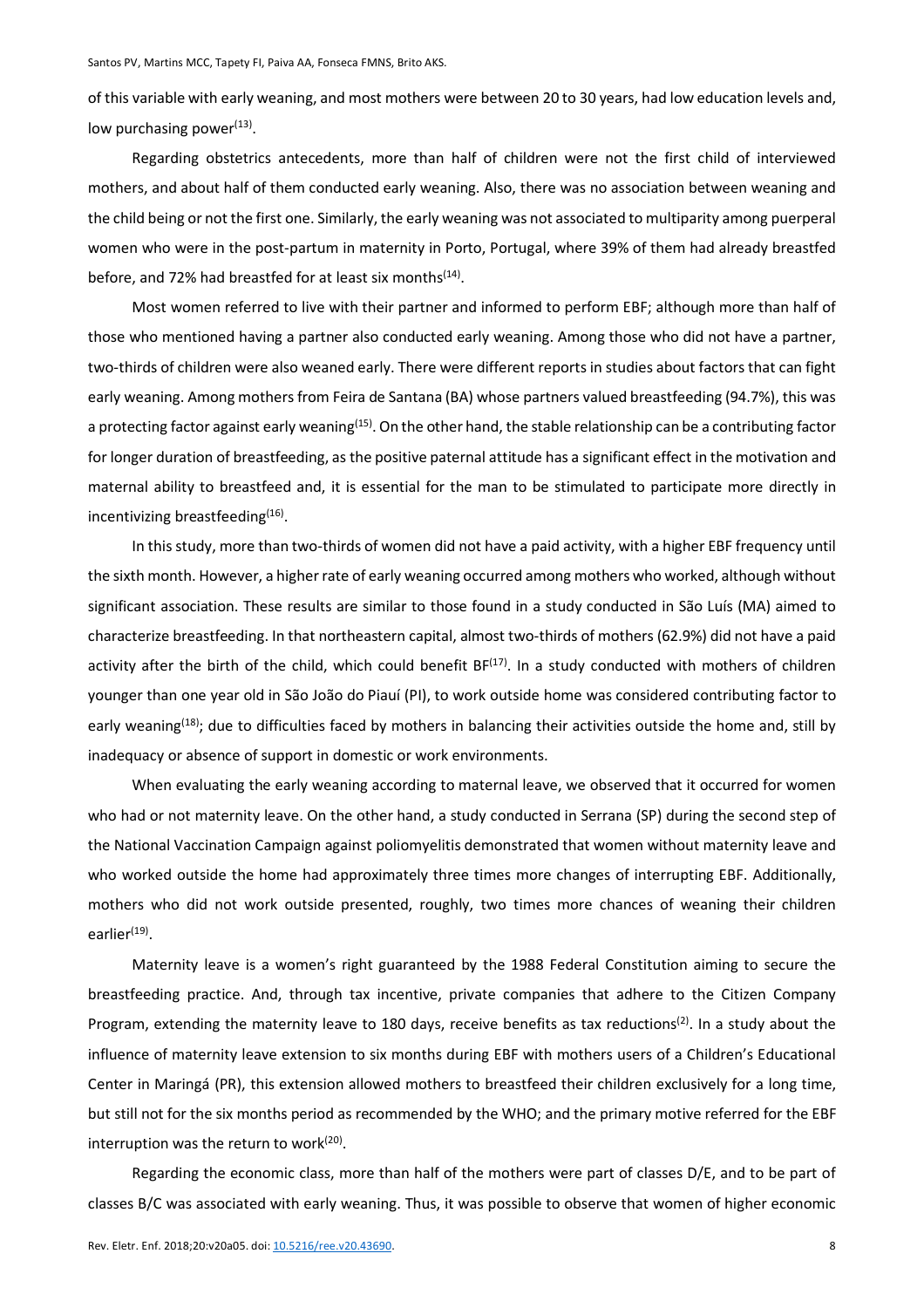classes did not maintain the EBF until six months. Different results were seen in a study conducted with women attended in two public maternities in Londrina (PR), where the objective was to characterize the EBF duration, and the motives for early weaning, where being part of the low economic class was a risk factor for early weaning(21).

Among mothers of children in Parnaíba (PI) who had six or more prenatal appointments, almost half conducted EBF during six months. According to this result, in a study conducted in a Family Basic Health Unit (FBHU) in the inner state of Ceará, women who attended six or more prenatal appointments were able to breastfeed for a longer time in comparison to those who attended less than six appointments<sup>(22)</sup>.

In our study, most deliveries were in maternities with credentials from IHAC. Despite this fact, the early weaning prevalence was high. It is interesting to highlight that in a study conducted in a shared accommodation of a "Child's Friend" Hospital in Rio Grande do Norte, where there were many unnecessary and early food supplement indications, harming breastfeeding and favoring early weaning $(23)$ .

Among the mothers of children studied in this research, most of them referred to have received breastfeeding guidance during the prenatal period, and this variable was associated with early weaning. In a study assessing the adequacy of the prenatal assistance process in Vitória (ES), about 30% of pregnant women were guided during pre-natal accompaniment regarding exclusive breastfeeding until the sixth month of life and about the complementary feeding until the second year of life or more $(24)$ .

Information given by health professionals during the prenatal is essential for breastfeeding success, although they are more effective when combined with information that is continuously given during the peri- and post-natal periods. The immediate puerperium is important as a decisive factor for breastfeeding success, as it is when mothers face greater difficulties with breastfeeding. Home visits of FHS professionals attend the specificities and particularities of each family, as a daily instrument for health promotion actions<sup>(25)</sup>.

The cross-sectional design is a limitation of this study, as it does not allow to draw a cause-effect relationship. The small sample size decreases the power to detect differences between the studied variables. To not have included children assisted by FHS teams of the rural area of the city, although constituted by children supported by all multi-professional teams of the urban area, decreases the possibility to generalize results for the whole town. However, the obtained results can be used as reference for policies related to the local, regional reality, or event to areas and countries with economic and cultural differences compared to the existing situation in Brazil; without losing sight of tendencies observed nowadays, and that result from epidemiologic reflections aimed at the application of its results to the clinical practice.

### **CONCLUSION**

The early weaning prevalence was high and similar to the national prevalence described for the State of Piauí/Brazil, as well as, for other cities of the country and even of other countries, for example, Canada, which is economically more developed and with great cultural differences, indicating that early weaning is an important global issue. There was an association between early weaning, economic class B/C and breastfeeding guidance during pre-natal.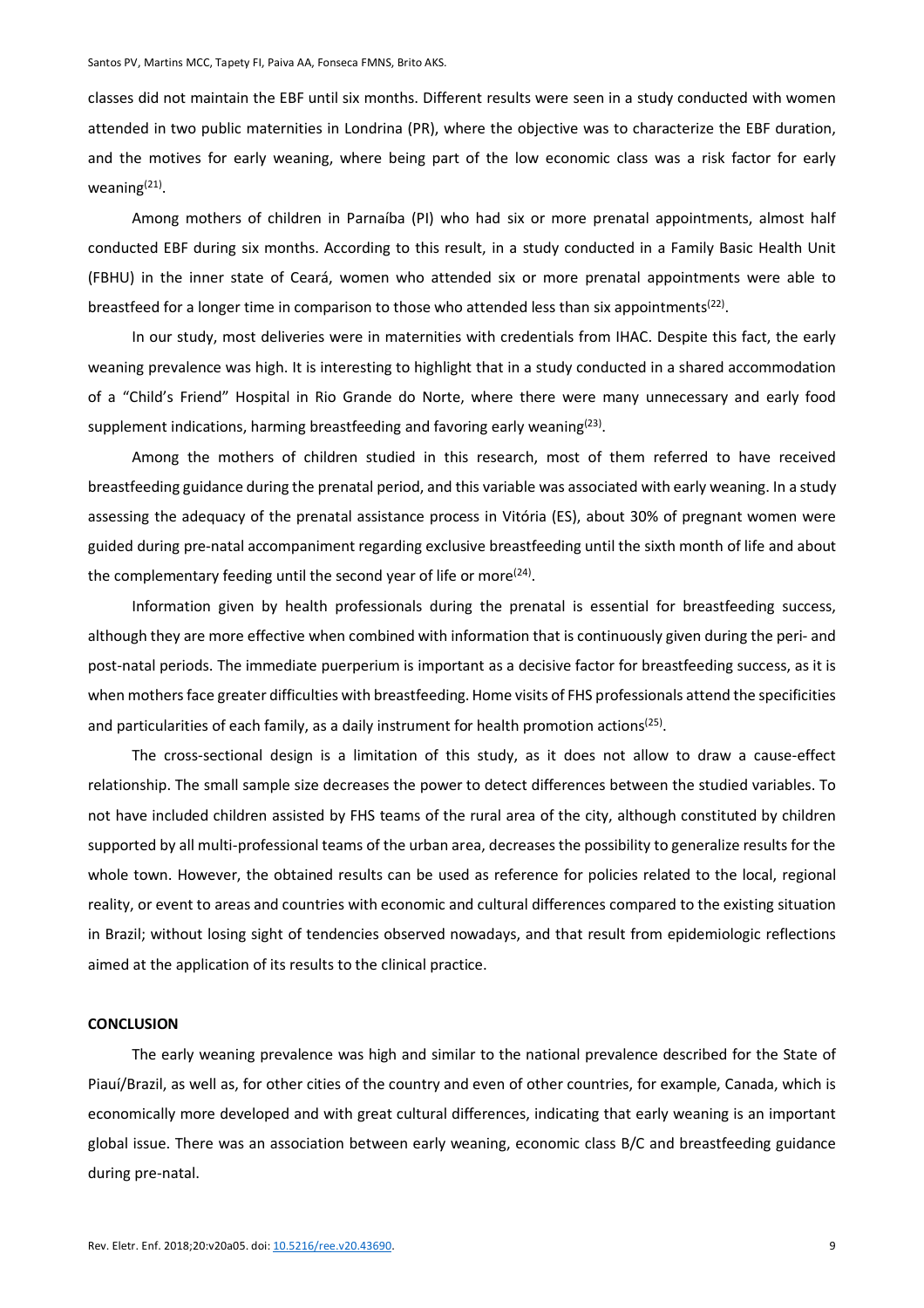Any factor that can contribute to the occurrence of early weaning should be analyzed. It is important to try to make BF an act of pleasure and dedication and not an obligation, to contribute to the quality of life of the mother and her child. Thus, to reduce early weaning, the health professional should incentivize breastfeeding, supporting and guiding the pregnant women and the nursing mothers, through a careful pre-natal accompaniment, with the formation of pregnant women's groups, where the mother's interest in participating is continuously stimulated. Also, it is needed to help with the breastfeeding practice during hospital admission, to conduct home visits during puerperium, and to promote more breastfeeding incentive campaigns.

Longitudinal studies are needed to determine the cause-effect relationship, as well as, intervention studies that assess the impact in the primary attention, of health policies that consider the conditions aiming to contribute with improving the exclusive breastfeeding situation.

#### **FUNDING**

The study had financial support from the "Instituto de Ensino Superior do Piauí Ltda.

## **REFERÊNCIAS**

1. Dias EG, Freitas ALSA, Martins HCSC, Martins KP, Alves JCS. Vantagens da amamentação e alterações no estilo de vida da Lactante. Rev. Contexto & Saúde [Internet]. 2016 [cited 2017 Oct 30] ; 31(16):26-33, Available from: https://www.revistas.unijui.edu.br/index.php/contextoesaude/article/view/5763.http://dx.doi.org/10.21527/2176- 7114.2016.31.25-33.

2. Brasil. Ministério da Saúde. Secretaria de Atenção a Saúde. Departamento de Ações Programáticas e Estratégicas. II Pesquisa de Prevalência de Aleitamento Materno nas Capitais Brasileiras e Distrito Federal / Ministério da Saúde, Secretaria de Atenção a Saúde, Departamento de Ações Programáticas e Estratégicas. Brasília: Editora do Ministério da Saúde [Internet].; 2009 [cited 2017 Maio 15]. Disponível em: http://bysms.saude.gov.br/bys/publicacoes/pesquisa\_prevalencia\_aleitamento\_materno.pdf. 3. Batistel C, Tanaka C, Sant'Ana J, Paschoal AS. A importância das orientações do enfermeiro no aleitamento materno considerando os fatores socioeconômicos e culturais da gestante no desmame precoce. Rev Eletr da Facul Evangelica [Internet].;

2012[ cited 2017 Maio 15] ; 2 (3): 2-17. Disponível em:

http://www.fepar.edu.br/revistaeletronica/index.php/revfepar/article/view/52.

4. Battaus MRB, Liberali RA. Promoção do aleitamento materno na estratégia de saúde da família - revisão sistemática. Rev. APS. [Internet].; 2014[ cited 2017 Maio15];17(1):93-100.Disponível em: https://aps.ufjf.emnuvens.com.br/aps/article/view/1843/789. 5. Jessri M, Farmer AP, Maximova K, Willows ND, Bell RC. Predictors of exclusive breastfeeding: observations from the Alberta pregnancy outcomes and nutrition (APrON) study. BMC Pediatrics [Internet]. 2013 [cited 2017 Oct 30]; 77 (13) :02-14. Available

from: https://bmcpediatr.biomedcentral.com/articles/10.1186/1471-2431-13-77.

6. Ramos CV, Almeida JAG de, Alberto NSMC, Teles JBM, Saldiva SRDM. Diagnóstico da situação do aleitamento materno no Estado do Piauí, Brasil. Cad. Saúde Pública [Internet].; 2008 [cited 2017 Maio15] ; 24( 8 ): 1753-1762. Disponível em: http://dx.doi.org/10.1590/S0102-311X2008000800004.

7. Brasil. ABEP. Critério de classificação econômica Brasil. 2015. [cited 2017 nov 02]; Disponível em: http://www.abep.org/Servicos/Download.aspx?id=09.

8. Silva,DC Araújo NL, Lima LHO, Oliveira EAR, Carvalho ES, Duailibe FT, Formiga LMF. Alimentação dos lactentes e fatores relacionados ao aleitamento materno. Rev Rede de Enfer Nordeste [Internet].; 2013 [cited 2017 maio 15]; 14( 6): 1064-1072. Disponível em: http://www.redalyc.org/articulo.oa?id=324029419002.

9. Santos AJAO, Bispo AJB, Cruz LD. Padrão de aleitamento e estado nutricional de crianças até os seis meses de idade. HU Revista, 2016. 42 (2), p. 119-124.

10. Rocha MG, Costa ES. Interrupção precoce do aleitamento materno exclusivo: experiência com mães de crianças em consultas de puericultura. Rev Bras Promoç Saúde [Internet]. 2015 [cited 2017 Oct 30]; 28(4): 547-552. Available from: http://dx.doi.org/10.5020/18061230.2015.p5 47.

11. Bortolini GA, Vitolo MR, Gubert MB, Santos LMP. Iniquidades sociais influenciam a qualidade e a diversidade da dieta de crianças brasileiras de 6 a 36 meses. Cad. Saúde Pública [Internet]. 2015 Nov [cited 2017 Oct 30] ; 31( 11 ): 2413-2424. Available from: http://dx.doi.org/10.1590/0102-311X00153414.